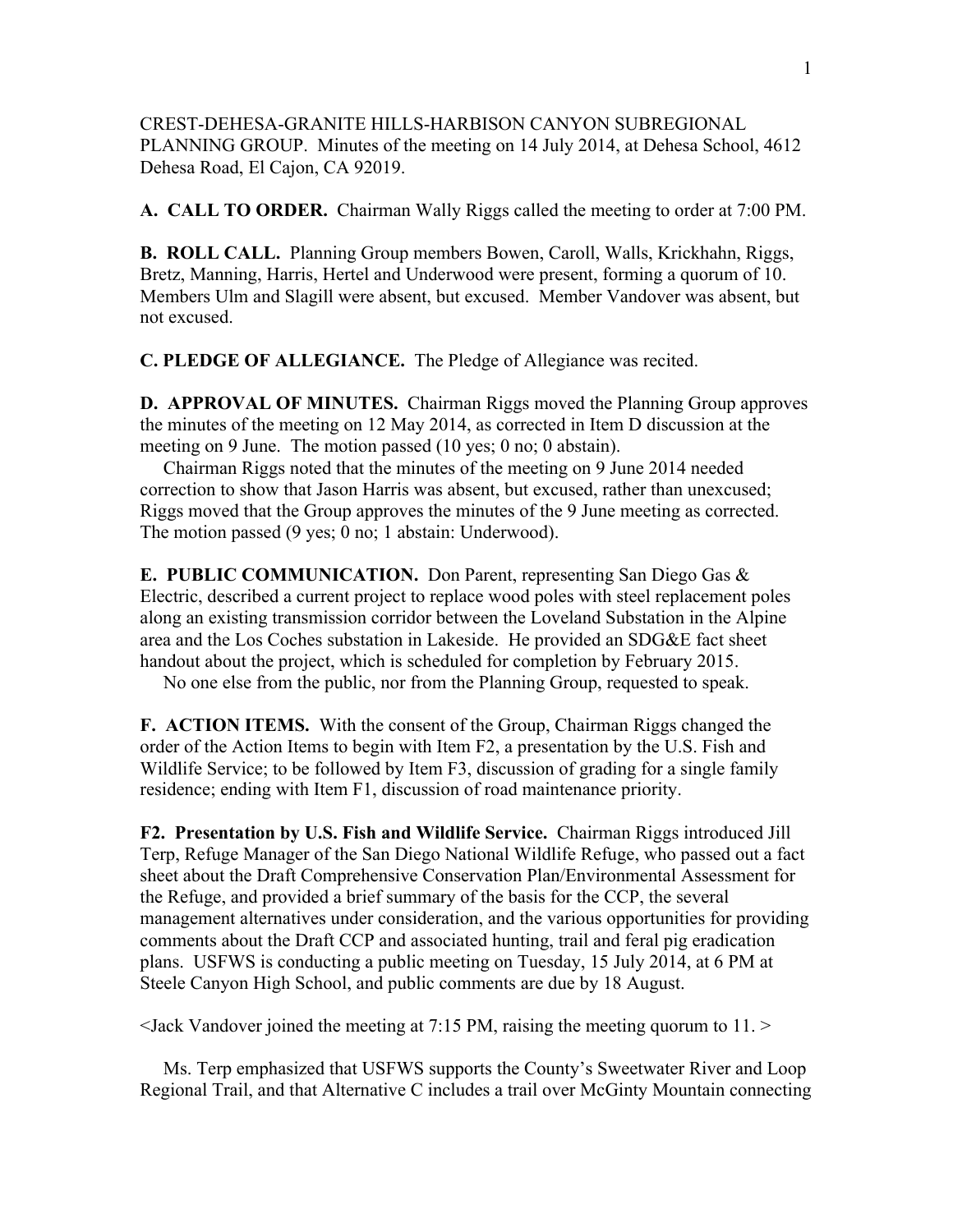the Sweetwater River and Loop Regional Trail with the California Hiking and Riding Trail in Sloane Canyon. Planning Group members and the public asked questions and expressed concerns about the concept of a trailhead facility on Sloane Canyon Road near Model A Ford Road, about the possible hunting area being considered adjacent to the Model A Ford Road neighborhood, and about the potential reduction and loss of existing trail opportunities.

 Chairman Riggs announced the Refuge Draft CCP would be included as an Action Item on the August meeting agenda, giving the Planning Group the opportunity to provide a letter of comments before the close of the review and comment period.

**F3. Discussion Re: grading for single-family residence, 446 Sanat Drive, Granite Hills.** Chairman Riggs stated that the Planning Group had not received any information and documentation from the County about the proposed project for 446 Sanat Drive, so no action could be taken at tonight's meeting, although the Group could have an informal discussion about the project with the applicant, Mr. George Gonzalo. Mr. Gonzalo explained that the proposed project minimizes grading needed by taking advantage of the site topography and utilizing existing graded fire roads for access, but that a minor grading permit is required because more than 200 cubic yards will be graded. Without grading plans to review the Group was not able to determine the extent and nature of grading being proposed for the project. Chairman Riggs thanked Mr. Gonzalo for informing the Group about his project.

**F1. Road maintenance priority in Plan area.** Chairman Riggs opened Group consideration of the priorities for road maintenance in the Plan area, reviewing the correspondence the County sent, and asking Phil Hertel and Karla Caroll to report on their review of the road conditions in the Crest and Granite Hills areas. Hertel had scanned the County's spreadsheet summary of its road maintenance priorities, and this had been emailed to the Group members, so Riggs also asked all Group members to discuss the priorities for roads in the areas the represented.

 After Group discussion about road conditions, current and likely future traffic loads on different road segments, safety issues, and general road experiences in the Subregion, the Group reached a consensus about ranking its highest four priorities for road maintenance in the Subregion. These are:

 1) Dehesa Road, west from Willow Glen Road intersection to the top of the Dehesa Road grade.

2) Dehesa Road, east from Sycuan Summit Drive to Harbison Canyon Road.

3) Francis Drive/Mountain View, from Harbison Canyon Road to La Cresta Road.

 4) Granite Hills Drive, south from Lexington intersection to the County border near the Dehesa Road intersection.

Group opinion is that the following projects are of much lower priority:

5) Harbison Canyon Road, from Dehesa Road to Sycuan Oaks Drive.

 6) Six segments in Crest (Sunnybrook Lane, Picturesque Point, Gibson Highlands, Rios Canyon road, Horsemill Road and Chicory Lane).

## **G. GROUP BUSINESS.**